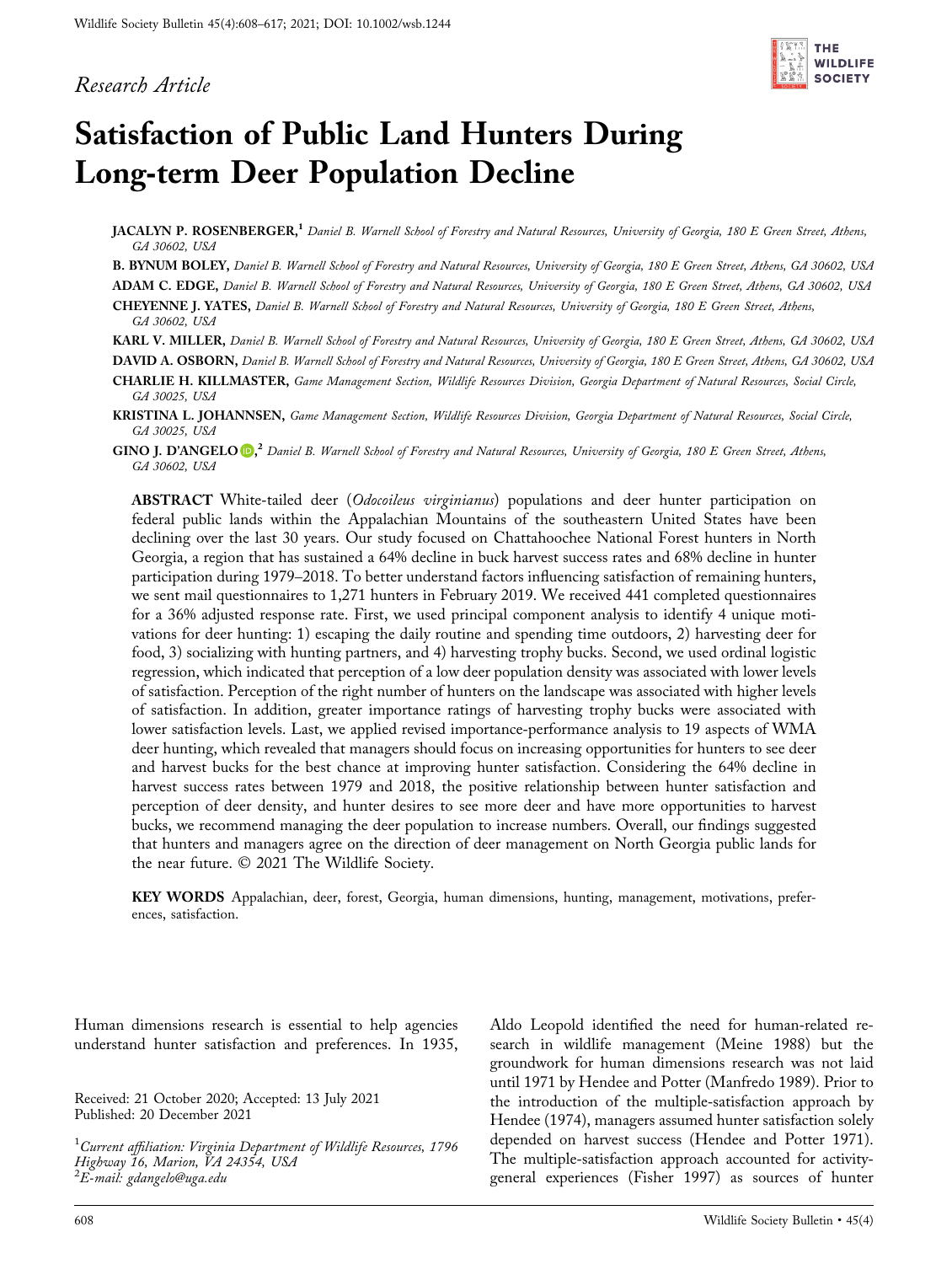satisfaction, including spending time with friends and family, experiencing the outdoors, appreciating nature, relaxing, and escaping everyday problems (Kennedy 1974, Decker et al. 1980, Decker and Connelly 1989, Gigliotti 2000, Mehmood et al. 2003). However, because activity‐ general experiences could be realized in any outdoor recreation activity and are relatively easy to fulfill, activity‐specific experiences (Fisher 1997) to hunting, such as seeing and harvesting game, may contribute more to hunter motivations and satisfaction (Wynveen et al. 2005, Arlinghaus 2006). Furthermore, despite the contributions of activity‐general experiences to hunter satisfaction, typically managers can manipulate only those factors related to harvest (Fisher 1997). Researchers have used expectation disconfirmation theory (Oliver 1980) to measure hunter satisfaction, which is based on whether hunter expectations are fulfilled, exceeded, or unmet (Brunke and Hunt 2007, Brunke and Hunt 2008). According to the model, managers should focus on factors that are positively correlated with satisfaction and are not being fulfilled in order to increase hunter satisfaction (Brunke and Hunt 2007). Brunke and Hunt (2008) found that seeing plenty of waterfowl and having opportunities to harvest birds were positively correlated with hunter satisfaction but that hunters had unrealistic expectations pertaining to both factors. To increase satisfaction, Brunke and Hunt (2008) suggested managers should work to increase harvest and provide more information to hunters, such as harvest rates per season and justification for season lengths and bag limits, to help bring their expectations closer to reality.

Multiple studies have applied 3‐factor theory in customer satisfaction (Matzler et al. 2004, Deng 2007) to hunter satisfaction, which is based on measures of implicit importance (i.e., correlations between performance ratings and overall satisfaction), rather than traditional measures of explicit importance (i.e., self‐reported; Schroeder et al. 2018; Schroeder et al. 2019a, b; Gruntorad et al. 2020). Seeing and harvesting deer, including trophy bucks, were fundamental expectations or basic factors (i.e., minimum requirements for satisfaction that lead to dissatisfaction if not fulfilled but not to satisfaction if fulfilled) in Nebraska deer hunter satisfaction (Gruntorad et al. 2020). Similarly, aspects related to harvesting ducks were basic factors for waterfowl hunter satisfaction, rather than performance factors (i.e., contribute to satisfaction if fulfilled and dissatisfaction if not fulfilled) or excitement factors (i.e., contribute to satisfaction if fulfilled but do not cause dissatisfaction if not fulfilled; Schroeder et al. 2019b).

The characteristics of hunter experiences, including their environment and success at bagging game, can influence which factors are important to satisfaction and motivations. Furthermore, importance of various factors to hunter satisfaction can depend on whether measurements were conducted explicitly or implicitly. For example, Schroeder et al. (2019b) found achievement factors (i.e., harvest‐oriented), such as seeing and harvesting turkeys, were more important than affiliative (i.e., social‐oriented) or appreciative factors (i.e., nature‐oriented) in satisfaction for all Minnesota

A paucity of studies focused on factors influencing hunter motivations and satisfaction in settings with low populations of game and a history of population decline, especially using more recent techniques that incorporate implicit importance in satisfaction analysis. White-tailed deer (Odocoileus virginianus) populations in the Appalachian Mountain region of the southeastern United States have declined since the 1990s and early 2000s. For example, Virginia Department of Game and Inland Fisheries (2015) reported a 64% decrease in deer harvest on public lands west of the Blue Ridge, which mostly comprised the George Washington and Thomas Jefferson National Forests, and approximately 30% decrease in national forest hunters between the mid‐1990s and 2014. In 2017, state wildlife agencies in Georgia, Kentucky, West Virginia, and Virginia reported low deer densities on public lands in the Appalachians that were unresponsive to changes in antlerless harvest (Georgia Department of Natural Resources, Kentucky Department of Fish and Wildlife Resources, West Virginia Division of Natural Resources, Virginia Department of Game and Inland Fisheries, unpublished reports). Degradation of habitat quality due to reductions in early successional plant communities and forest regeneration on national forest lands, along with increasing populations of predators, including black bears (Ursus americanus) and coyotes (Canis latrans), are among likely reasons for declines in deer populations (Little et al. 2018; Kentucky Department of Fish and Wildlife Resources, West Virginia Division of Natural Resources, Virginia Department of Game and Inland Fisheries, unpublished reports).

Our study focused on white-tailed deer hunters on 8 Wildlife Management Areas (WMAs) within the Chattahoochee National Forest of North Georgia, USA. Historically, the Appalachian Mountain region of North Georgia was a destination for hunters seeking abundant deer populations and a mountain hunting experience. However, from 1979 to 2018, total buck harvest declined 80% and harvest success rates (i.e., bucks harvested/hunter/ day) declined 64% on the WMAs (C. Killmaster, Georgia Department of Natural Resources, unpublished data). Concurrently, the number of hunters on the WMAs decreased 68%, which constituted an 81% decrease in hunters/ days available for buck harvest. In contrast, the estimate of active deer hunters in Georgia increased 12% from 1979 to 2017, strongly indicating hunters chose to stop participating in public land hunts in North Georgia rather than quitting hunting altogether. We evaluated why some hunters have decided to hunt the WMAs after 40 years of declines in hunter numbers and deer populations and what would contribute to increasing their hunt satisfaction. We used the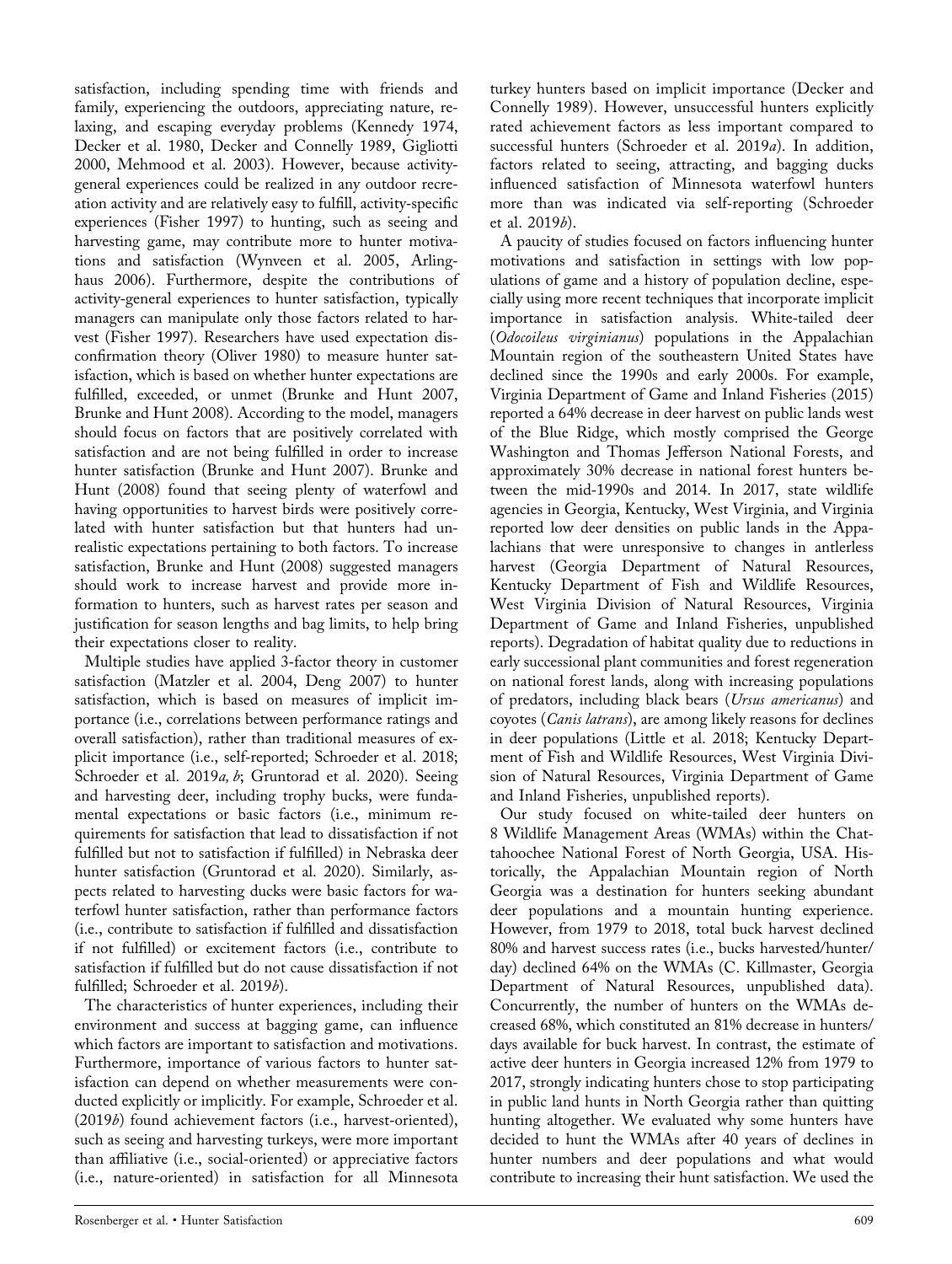following objectives to gauge hunter satisfaction and to derive a prescription for increasing their satisfaction: 1) understand motivations to deer hunt, 2) determine the roles of activity‐specific experiences and motivations in satisfaction of public land deer hunting experiences, and 3) identify preferences for public land deer hunting.

### STUDY POPULATION AND AREA

We surveyed hunters from 8 WMAs, including Blue Ridge, Chattahoochee, Chestatee, Cohutta, Coopers Creek, Rich Mountain, Swallow Creek, and Warwoman, which collectively comprise 974 km<sup>2</sup> within the Chattahoochee National Forest in North Georgia, USA. Through a cooperative agreement, Georgia Department of Natural Resources maintained wildlife openings (i.e., food plots), set hunting regulations, and conducted hunts on the WMAs, whereas the USDA Forest Service (USFS) conducted the remaining management activities, including timber harvest and prescribed fire (S. Frazier, Georgia Department of Natural Resources, personal communication). The Chattahoochee National Forest was in the Blue Ridge physiographic province of the Appalachian Mountain Range and spanned 3,043 km<sup>2</sup>. Elevations range 198–1,458 m ( $\bar{x}$  = 688, SD ± 217) and slopes range 0–89 degrees ( $\bar{x}$  = 20, SD  $\pm$  9; U.S. Geological Survey [USGS] 2013). The Chattahoochee National Forest was 96.8% forested (USGS 2019) with a forest age distribution of 77.9% late forest, 21.9% middle forest, and 0.2% early forest (USFS 2017). From 1979 to 2015, the frequency of timber harvest declined resulting in a mature forest age structure, as the 2 youngest age classes (0–10 years and 11–20 years) declined in coverage by 95% (Little et al. 2018). Fifteen percent of the Chattahoochee National Forest (470 km<sup>2</sup>) was within the National Wilderness Preservation System with  $287 \text{ km}^2$  within the WMAs included in our study (30% of the total WMA area; USFS 2020).

Following extirpation of white-tailed deer from North Georgia in 1895, restocking efforts began in 1928 (Little et al. 2018). The first deer hunt was held in 1940 (Little et al. 2018) and populations continued to increase until declines became evident during the early 2000s. Over the same time period, populations of black bears, coyotes, bobcats (Lynx rufus), and wild pigs (Sus scrofa) increased (Kilgo et al. 2010, Roberts and Crimmins 2010, Crimmins

et al. 2012, Little et al. 2017, Lewis et al. 2019), while forests matured (Little et al. 2018). Predation, competition, and lack of early successional plant communities and early forest stages have been suggested as potential contributors to deer population declines (Little et al. 2018). Recent deer density estimates were  $1.9-3.9$  deer/km<sup>2</sup> compared to 7 deer/ $km^2$  in 1953 (Little et al. 2018).

Dates and lengths of hunts varied among the WMAs (Table 1) and there was no limit to the number of hunters who could hunt on the WMAs during the 2015–2016, 2016–2017, and 2017–2018 hunting seasons. The statewide bag limit included 10 antlerless and 2 antlered deer. An antlered deer was considered one with antlers visible above the hairline but 1 of the 2 antlered deer harvested had to have  $\geq$ 4 points ( $\geq$ 2.5 cm) on one side. For check-in deer hunts on the WMAs, hunters received bonus permits (i.e., not counted toward personal statewide bag limit) to harvest 2 deer that had to be taken to a WMA check‐in station. A majority of check‐in hunts were for antlered deer only, with few opportunities for antlerless harvest. For sign-in hunts, hunters were required to count deer harvested toward their personal state bag limits and report their harvest to Georgia Department of Natural Resources. No more than 2 deer could be harvested for hunts <10 days, whereas the statewide bag limit applied for hunts ≥10 days.

#### METHODS

#### Data Collection

We surveyed hunters who checked in or signed in for a deer hunt on  $\geq 1$  of the 8 WMAs during the 2015–2016, 2016–2017, and 2017–2018 hunting seasons. Georgia Department of Natural Resources provided a list of hunters with one WMA assigned to each individual. For hunters who participated in hunts on >1 WMA, Georgia Department of Natural Resources randomly assigned them to one of those WMAs for survey purposes. We excluded hunters <18 years of age. We designed a mail‐based questionnaire to evaluate hunter satisfaction, motivations, and preferences for WMA deer hunting and management. We used a slightly modified version of the tailored design method (TDM, Dillman et al. 2014) with 3 mail contacts to administer the survey. The first mailing in February 2019 included the questionnaire, postage‐paid return envelope,

Table 1. Number of days available for white-tailed deer hunting by weapon type on 8 Wildlife Management Areas (WMAs) within the Chattahoochee National Forest of North Georgia, USA, during the 2017–2018 hunting season. All hunts occurred from September to January and were also open for harvest of black bears and wild pigs.

| <b>WMA</b>    | Archery <sup>a</sup> | Primitive | <b>Firearms</b> <sup>b</sup> | Firearms <sup>a</sup> | Total |
|---------------|----------------------|-----------|------------------------------|-----------------------|-------|
| Blue Ridge    | 41                   |           |                              |                       | 54    |
| Chattahoochee | 41                   |           |                              |                       | 58    |
| Chestatee     | 41                   |           |                              |                       | 55    |
| Cohutta       | 41                   |           |                              |                       | 50    |
| Coopers Creek | 41                   |           |                              |                       |       |
| Rich Mountain | 41                   |           |                              |                       | 48    |
| Swallow Creek | 34                   |           |                              |                       | 48    |
| Warwoman      | 20                   |           |                              |                       | 28    |

 $^{\rm a}$  Sign-in hunts; hunters required to count harvest toward statewide bag limit.  $^{\rm b}$  Check-in hunts; hunters received 2 bonus harvest permits.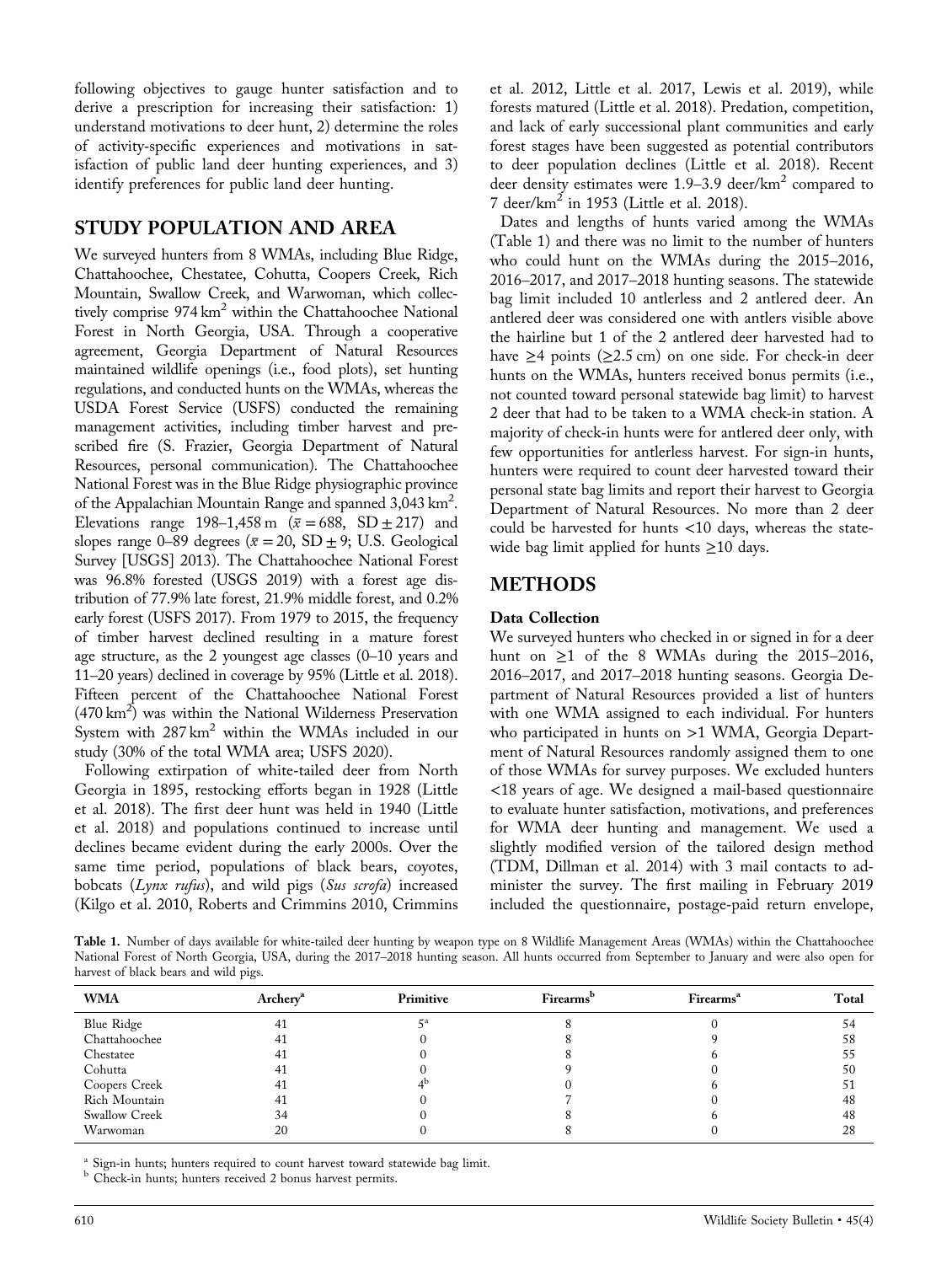and a letter that described the study and asked for the hunter's participation. The second mailing was a reminder postcard sent to those who had not returned a completed questionnaire one week after the first mailing. The third mailing consisted of a second copy of the questionnaire, postage‐paid return envelope, and letter which we sent to those who had not returned a completed questionnaire 6 weeks after the second mailing. As an incentive for participation, we informed hunters via the envelope, letter, and postcard of a prize drawing for participants who returned a completed questionnaire. We did not measure non‐response bias because we lacked time to conduct an additional survey of nonrespondents prior to the start of the 2019–2020 hunting season and we did not keep records of questionnaire return dates. However, we measured the overall representativeness of our completed sample by comparing basic demographic information (i.e., age and gender) to that of the remaining members of the survey population (Armstrong and Overton 1977). Our study was approved by the University of Georgia Institutional Review Board (Protocol ID#STUDY00006843), ensuring that our methods relating to human subjects complied with applicable federal, state, and institutional policies and procedures.

#### Data Analyses

We analyzed data from WMA questionnaires using SPSS Version 26 (International Business Machines Corp., Armonk, NY, USA) and used an alpha level of 0.05 to determine statistical significance. We conducted 3 analyses corresponding to our 3 study objectives. First, we measured motivations for deer hunting by presenting a chart with a list of 16 motivations for deer hunting derived from Gigliotti (2000), input from Georgia Department of Natural Resources, and the authors' perceptions of issues pertinent to hunters and management within our study area. We asked respondents to rate the importance of reasons for why they deer hunt based on a 7‐point Likert‐type scale (Likert 1932) ranging from  $1 = not$  at all important to  $7 = very$  important. We used principal component analysis with varimax rotation to reduce

the number of motivations and assign them to overarching latent constructs (Thompson 2004). We considered constructs with eigenvalues  $\geq 1.0$  and motivations with factor loadings ≥0.600 to be valid for analysis (Comrey and Lee 1992, Field 2013). We conducted Kaiser‐Meyer‐Olkin measure of sampling accuracy and Bartlett's test of sphericity to ensure the appropriateness of principal component analysis for our data (Hair et al. 2010). To determine the reliability of constructs, we calculated Cronbach's alpha and considered values ≥0.700 to be acceptable (Fornell and Larcker 1981, Cronbach 1984). We ranked constructs in order of importance based on the percentage of responses that included ratings of 5–7 in the corresponding original motivations. We also calculated the overall mean rating for each construct based on all corresponding original motivation responses on the 7‐point scale.

Second, we performed ordinal logistic regression to determine the effects of motivations, years of hunting experience, and various activity‐specific factors on responses to the question How satisfied are you with your overall deer hunting experience on [WMA name]? Potential responses to this question were based on a 5‐point Likert‐type scale ranging from  $1 =$  completely dissatisfied to  $5 =$  completely satisfied. To meet the required assumptions and modelfitting criteria of the ordinal logistic regression model, we used binary data dummy coded from ordinal data and continuous data as predictor variables (Table 2). We conducted tests of Pearson's correlation and Spearman's rank correlation for all pairs of variables to eliminate multicollinearity. Further, we tested our model to ensure it met the assumption of proportional odds and we conducted a likelihood ratio Chi‐square test to compare the fit of our model to that of the null model. The null model stated that the predictor variables (i.e., motivations, years of hunting experience, and activity‐specific experiences) were not correlated with deer hunting satisfaction. We also conducted deviance and Pearson's chi‐square tests to determine additional measures of our model's goodness‐of‐fit to our data.

Third, we conducted revised importance‐performance analysis (Matzler et al. 2003, Deng 2007) to identify

Table 2. Predictor variables used in ordinal logistic regression for hunter satisfaction. Variables were based on responses to a 2019 mail questionnaire for white-tailed deer hunters (n = 441) on 8 Wildlife Management Areas within the Chattahoochee National Forest of North Georgia, USA.

| Description                                                                                                                                                                                                                   | Type       |
|-------------------------------------------------------------------------------------------------------------------------------------------------------------------------------------------------------------------------------|------------|
| Deer population density: Too few $(1)$ , right number or too many $(0)$                                                                                                                                                       | Binary     |
| Deer population density: Too many (1), right number or too few (0)                                                                                                                                                            | Binary     |
| Hunter density: Right number (1), too few or too many (0)                                                                                                                                                                     | Binary     |
| Motivations for deer hunting: Mean importance on Likert scale ranging 1-7 for motivations related to escaping the daily routine and<br>experiencing nature (Averages 6–7 were coded as 1 whereas averages <6 were coded as 0) | Binary     |
| Motivations for deer hunting: Mean importance on Likert-type scale ranging 1–7 for motivations related to harvesting deer for meat<br>consumption (Averages 6–7 were coded as 1 whereas averages <6 were coded as 0)          | Binary     |
| Motivations for deer hunting: Mean importance of Likert-type scale ranging 1–7 for motivations related to socializing with friends and<br>family (Averages 6–7 were coded as 1 whereas averages $<6$ were coded as 0)         | Binary     |
| Motivations for deer hunting: Mean importance of Likert-type scale ranging 1–7 for motivations related to harvesting a trophy buck<br>(Averages 6–7 were coded as 1 whereas averages $\lt 6$ were coded as 0)                 | Binary     |
| Number of years as a hunter                                                                                                                                                                                                   | Continuous |
| Number of deer harvested/years hunted (2014–2018)                                                                                                                                                                             | Continuous |
| Completely dissatisfied (1), Somewhat dissatisfied (2), Neither dissatisfied nor satisfied (3), Somewhat satisfied (4), Completely<br>satisfied $(5)^a$                                                                       | Ordinal    |

<sup>a</sup> Dependent variable.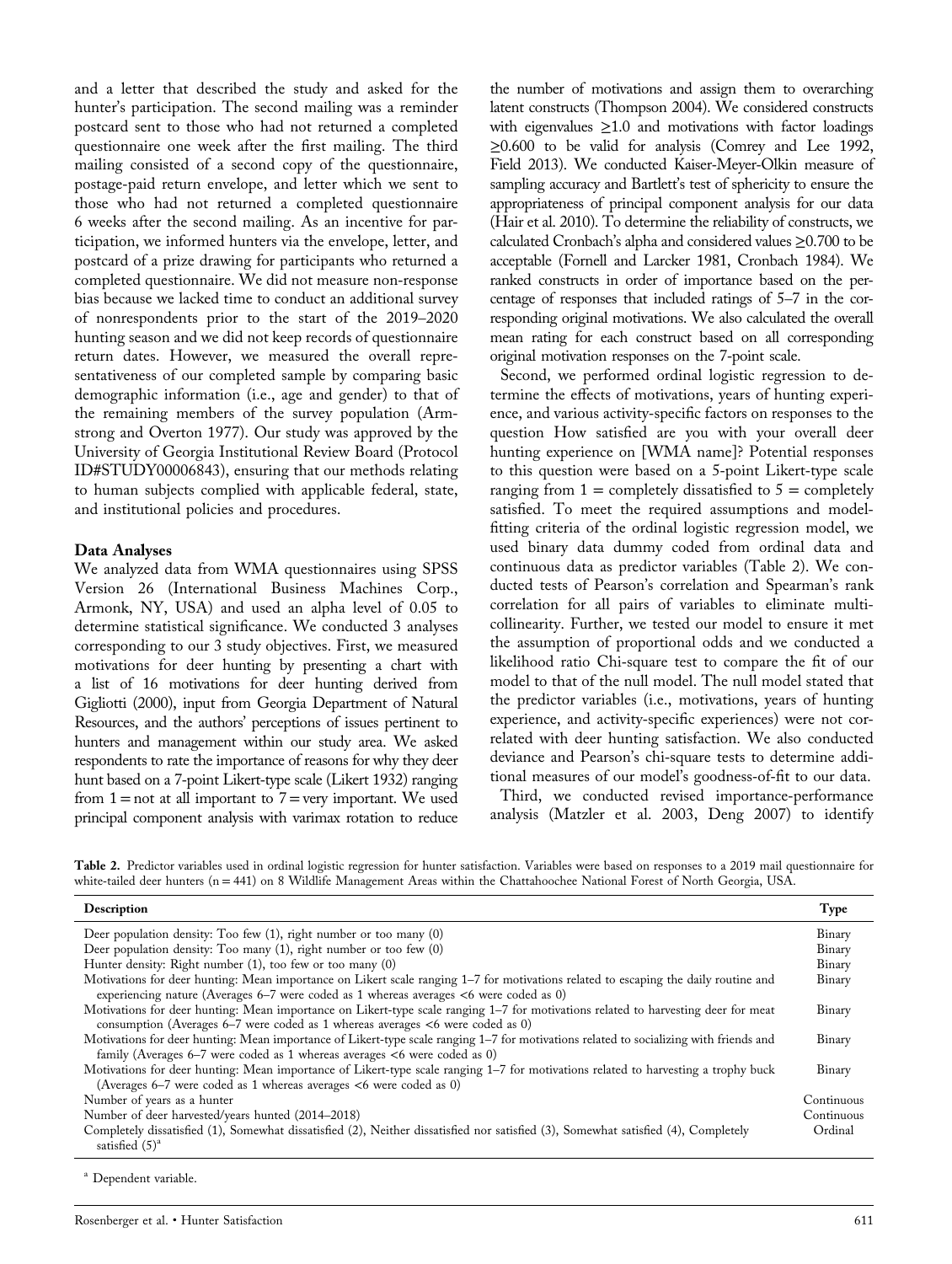respondents' preferences for WMA deer hunting. We presented a chart with a list of 19 WMA deer hunting aspects based on input from Georgia Department of Natural Resources and the authors' perceptions of issues pertinent to hunters and management within our study area. We asked respondents to rate both the importance of individual aspects in providing a satisfying hunting experience and the performance of the WMA in providing that aspect. Importance ratings were based on a 7‐point Likert‐type scale ranging from  $1 =$  not at all Important to  $7 =$  very important. Performance ratings were also based on a 7‐point Likert‐type scale ranging from  $1 =$  extremely poor to  $7 =$  exceptional. We determined implicit importance for each aspect by calculating the partial correlation coefficient for the natural log of performance and overall satisfaction (Deng 2007). We plotted implicit importance versus performance for each aspect and demarcated 4 managerial‐relevant quadrants based on the overall mean of implicit importance and performance (Deng 2007). Quadrants included concentrate here (high importance, low performance), keep up the good work (high importance, high performance), possible overkill (low importance, high performance), and low priority (low importance, low performance; Martilla and James 1977).

We used a Student's t-test to compare mean ages of respondents versus nonrespondents. Additionally, we used a Chi‐square test to compare gender among respondents and nonrespondents. We conducted Spearman's rank correlation tests to determine if respondent ages were correlated to the main variables of our study, including overall satisfaction and average importance for each motivational construct. We used descriptive statistics to report all other results.

#### RESULTS

Our survey population included 1,271 individuals, of which we had 1,216 valid mailing addresses and 441 responses providing an adjusted response rate of 36%. The age of respondents ranged 19–87 years and averaged 46 years  $(SD \pm 14)$ . Most respondents were male (97.2%), which was similar to nonrespondents (95.8%,  $\chi_1^2 = 1.270$ ,  $P = 0.260$ ). Ages of nonrespondents ranged 18-86 years with an average of 39 years (SD  $\pm$  13), which differed from

that of respondents by 7 years  $(t_{1224} = 9.300, P < 0.001)$ . Respondent age and overall hunting satisfaction were not correlated ( $r_s = -0.017$ ,  $P = 0.725$ ). Respondent age was also not correlated with motivational constructs related to escaping the daily routine ( $r_s = -0.081$ ,  $P = 0.094$ ), socializing with hunting partners  $(r<sub>s</sub> = -0.016, P = 0.747)$ , or harvesting a trophy buck ( $r_s = 0.005$ ,  $P = 0.923$ ), and was weakly negatively correlated with the motivational construct related to obtaining meat ( $r_s = -0.284$ ,  $P < 0.001$ ). For years of hunting experience, respondents ranged 0–65 years with a mean of 31 years (SD  $\pm$  15). For years of hunting experience on the WMA for which they were surveyed (herein, the WMA), respondents ranged 0–56 years with a mean of 14 years ( $SD \pm 13$ ). Of those respondents who hunted at all on the WMA during 2014–2018, 74.5%  $(n=295)$  harvested no deer, 16.2%  $(n=64)$  harvested one deer, and 9.3% ( $n = 37$ ) harvested  $\geq 2$  deer.

The majority of respondents reported that the current deer population on the WMA was too few (86.6%,  $n = 368$ ) and the density of hunters was the right number (73.0%,  $n = 314$ ). When asked to rate the quality of deer hunting on the WMA, 69.3% of respondents  $(n = 298)$  reported low ratings (i.e., extremely poor, poor, or below average), 20.9%  $(n = 90)$  reported a fair rating, and 9.8%  $(n = 42)$  reported high ratings (i.e., above average, good, or exceptional). For overall satisfaction of deer hunting experiences on the WMA, 45.5% of respondents  $(n = 195)$  were dissatisfied, 24.9% ( $n = 107$ ) were neither dissatisfied nor satisfied, and 29.6% ( $n = 127$ ) were satisfied. Most respondents (79.1%,  $n = 349$ ) indicated they would likely return to hunt the WMA next year and only 20.9% ( $n = 92$ ) indicated they were either unsure or unlikely to return.

In our principal component analysis, 3 deer hunting motivations had factor loadings <0.600 that we excluded from further analysis, which included contribute to conservation, experience excitement and adrenaline, and kill as many deer as possible. The remaining 13 motivations were assigned to 1 of 4 latent constructs, providing each construct with 2–5 original motivations (Table 3). Constructs collectively explained 62.7% of the variance in motivations. Eigenvalues ranged 1.774–3.219, factor loadings ranged 0.684–0.906,

Table 3. Motivational constructs derived from principal component analysis of 13 motivations for deer hunting with their associated values of significance. White-tailed deer hunters (n = 441) on 8 Wildlife Management Areas within the Chattahoochee National Forest of North Georgia, USA, rated motivations based on importance via mail questionnaires in 2019.

| <b>Constructs</b> | <b>Motivations</b>                             | <b>Factor loadings</b> | Eigen-values | Cronbach's alpha |
|-------------------|------------------------------------------------|------------------------|--------------|------------------|
| Escape            | Have time to disconnect from technology        | 0.684                  | 3.219        | 0.787            |
|                   | Experience solitude                            | 0.702                  |              |                  |
|                   | Get away from the regular routine              | 0.758                  |              |                  |
|                   | Get away from crowds of people                 | 0.780                  |              |                  |
|                   | Be outdoors                                    | 0.723                  |              |                  |
| Meat              | Kill deer for eating                           | 0.813                  | 2.385        | 0.825            |
|                   | Be more sustainable/procure meat locally       | 0.771                  |              |                  |
|                   | Know where my meat comes from                  | 0.767                  |              |                  |
| Socialization     | Spend time with friends and family             | 0.822                  | 2.650        | 0.843            |
|                   | Be with others who enjoy the same things as me | 0.881                  |              |                  |
|                   | Socialize with others in a hunting party       | 0.834                  |              |                  |
| Trophy            | Kill a mature buck                             | 0.906                  | 1.774        | 0.810            |
|                   | Kill a trophy buck                             | 0.886                  |              |                  |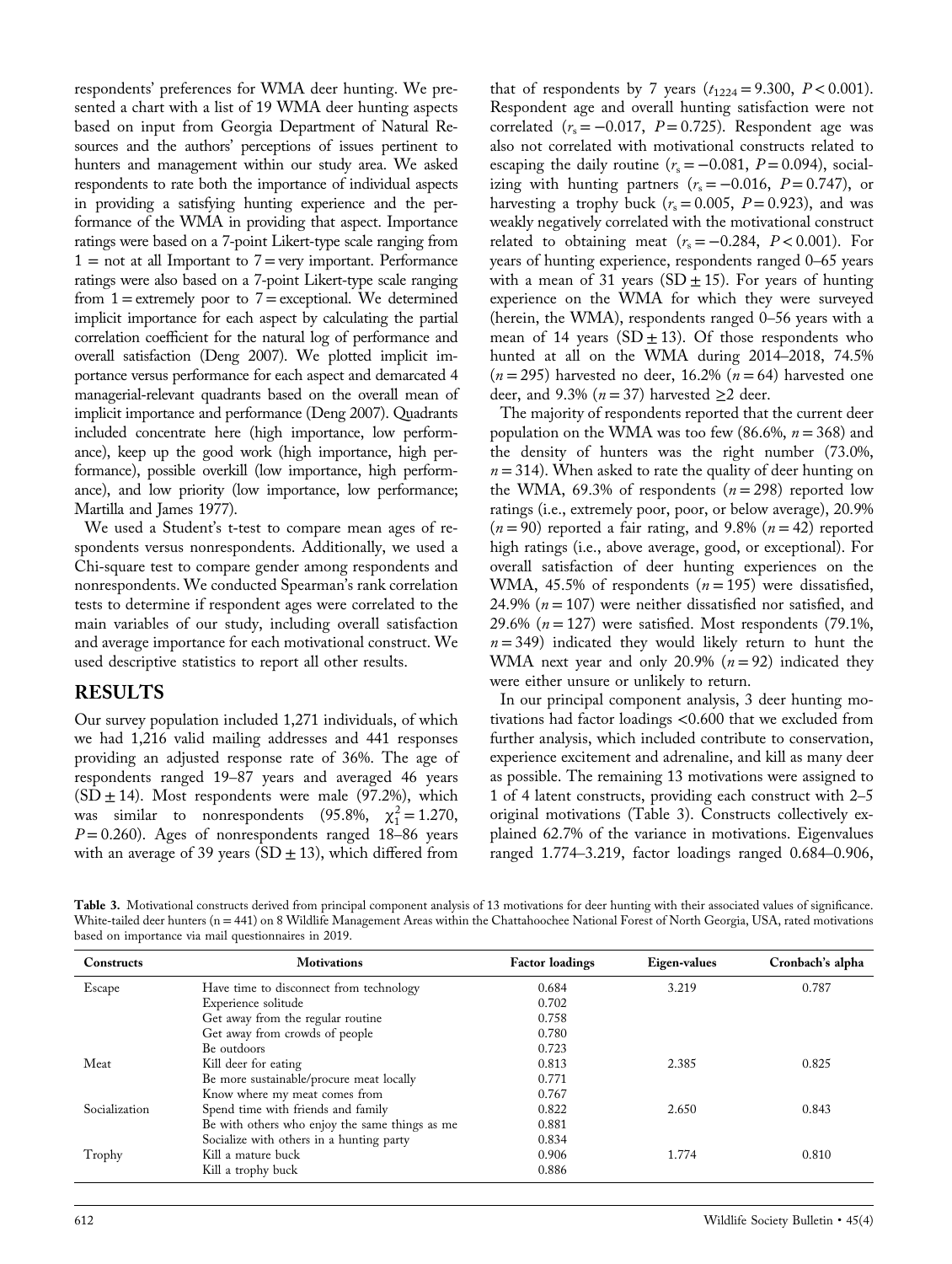and Cronbach's alpha ranged 0.787–0.843. Our Kaiser‐ Meyer‐Olkin measure of sampling adequacy was 0.809 and Bartlett's test of sphericity was significant  $(\chi_{120}^2 = 2,619,$  $P < 0.001$ ), indicating principal component analysis was appropriate for our data. Motivational constructs in order from greatest to least importance included the following: 1) escape (89.1% responses rated 5–7,  $\bar{x}$  = 6.13, SD  $\pm$  0.86), 2) meat (78.9% responses rated 5–7,  $\bar{x} = 5.57$ , SD  $\pm$  1.28), 3) socialization (68.7% responses rated 5–7,  $\bar{x} = 5.02$ ,  $SD \pm 1.51$ , and 4) trophy (68.2% responses rated 5–7,  $\bar{x} = 4.98$ , SD  $\pm$  1.50).

Our ordinal logistic regression model for satisfaction met the proportional odds assumption ( $\chi^2_{27} = 21$ ,  $P = 0.793$ ). Predictor variables had either nonsignificant correlation coefficients or significant correlation coefficients≤|0.285|. Our regression model exhibited improved fit compared to the null model  $(\chi^2 = 55, P < 0.001)$ . Our model passed the goodness-of-fit test of deviance  $(\chi^2_{1123} = 864, P = 1.000)$  but not the Pearson's Chisquare test  $(\chi_{1123}^{2725} = 1259, P = 0.003)$ . Three predictor variables had a statistically significant relationship with WMA hunt satisfaction: perception of deer population density, perception of hunter density, and trophy motivation (Table 4). Responses that indicated the deer population had too few deer were associated with lower satisfaction ratings. Responses that indicated hunter density was the right number were associated with higher satisfaction ratings. Importance ratings of trophyrelated motivations were negatively associated with satisfaction ratings. The remaining predictor variables, which included harvest success rate, perception of deer population density as too many, motivations related to escape, socialization, and meat, and years of hunting experience, had no statistically significant relationship with WMA hunt satisfaction. However, harvest success rate during 2014–2018 was close to having a statistically significant positive relationship with satisfaction  $(W = 3.642)$ ,  $P = 0.056$ ).

According to revised importance‐performance analysis, implicit importance differed from explicit importance (Table 5). Seeing lots of deer and having the opportunity to harvest bonus bucks not included in the general bag limit were the most important implicit factors in hunter satisfaction, whereas safety and being close to nature were the most important explicit factors. Three of 19 hunting aspects fell within the concentrate here quadrant, including seeing

lots of deer, opportunity to kill mature bucks, and opportunity to kill bonus bucks (Fig. 1). Two low priority aspects were close to falling within the concentrate here quadrant, including the opportunity to kill deer and seeing mature bucks. The opportunity to kill multiple deer and does were additional low priority factors. Six aspects fell within the potential overkill quadrant including tradition, ease of access to hunting spots, potential to kill a wild pig, potential to kill a bear, privacy from other hunters, and seeing non‐game species. Six aspects fell within the keep up the good work quadrant, including having a safe hunting experience, convenient location close to home, open road access, seeing other game species, financial cost, and being close to nature.

#### DISCUSSION

Public land deer hunters in the Appalachian Mountains of the southeastern United States face similar issues with low deer populations and declining hunter participation as our sample of Chattahoochee National Forest hunters in North Georgia (Virginia Department of Game and Inland Fisheries 2015, Georgia Department of Natural Resources, Kentucky Department of Fish and Wildlife Resources, West Virginia Division of Natural Resources, unpublished reports). Our study provided insights on hunter satisfaction where deer populations have been declining over multiple decades and employed methods using implicit importance and revised importance‐performance analysis. Only 30% of respondents were satisfied with their overall hunting experience. Satisfaction was correlated to respondents' perceptions of deer population density, where indications of an insufficient deer population were associated with lower levels of satisfaction. In addition, seeing deer was the most important factor in hunter satisfaction that was not being adequately provided for respondents on North Georgia WMAs. Harvest success rates were low with 75% of respondents harvesting no deer from 2014 to 2018. Our analysis indicated that harvest success was extremely close to having a positive relationship with satisfaction. Previous research has demonstrated the interrelatedness of harvest success and perception of deer density. For example, Pennsylvania hunters based their perception of deer population size on the harvest success of themselves and other hunters they knew (Miller and Graefe 2001). Therefore, it

Table 4. Results from ordinal logistic regression of hunter satisfaction. White-tailed deer hunters (n = 441) on 8 Wildlife Management Areas within the Chattahoochee National Forest of North Georgia, USA, rated their satisfaction on a scale 1–5 ranging from 1 = completely dissatisfied to 5 = completely satisfied via mail questionnaires in 2019.

|                                                                                            |           | Significance | 95% CI             |                    |
|--------------------------------------------------------------------------------------------|-----------|--------------|--------------------|--------------------|
| Variable                                                                                   | $(\beta)$ | (P)          | <b>Lower Bound</b> | <b>Upper Bound</b> |
| Deer population density is too few                                                         | $-1.637$  | < 0.001      | $-2.210$           | $-1.063$           |
| Deer population density is too many                                                        | $-1.232$  | 0.255        | $-3.353$           | 0.888              |
| Hunter density is the right number                                                         |           | < 0.001      | 0.428              | 1.273              |
| Motivations for deer hunting related to escaping the daily routine and experiencing nature |           | 0.318        | $-0.764$           | 0.248              |
| Motivations for deer hunting related to harvesting deer for meat consumption               |           | 0.236        | $-0.969$           | 0.239              |
| Motivations for deer hunting related to socializing with friends and family                | $-0.260$  | 0.484        | $-0.990$           | 0.469              |
| Motivations for deer hunting related to harvesting a trophy buck                           | $-0.723$  | 0.023        | $-1.347$           | $-0.098$           |
| Number of years as a hunter                                                                | $-0.009$  | 0.164        | $-0.021$           | 0.004              |
| Number of deer harvested/years hunted (2014–2018)                                          |           | 0.056        | $-0.020$           | 1.537              |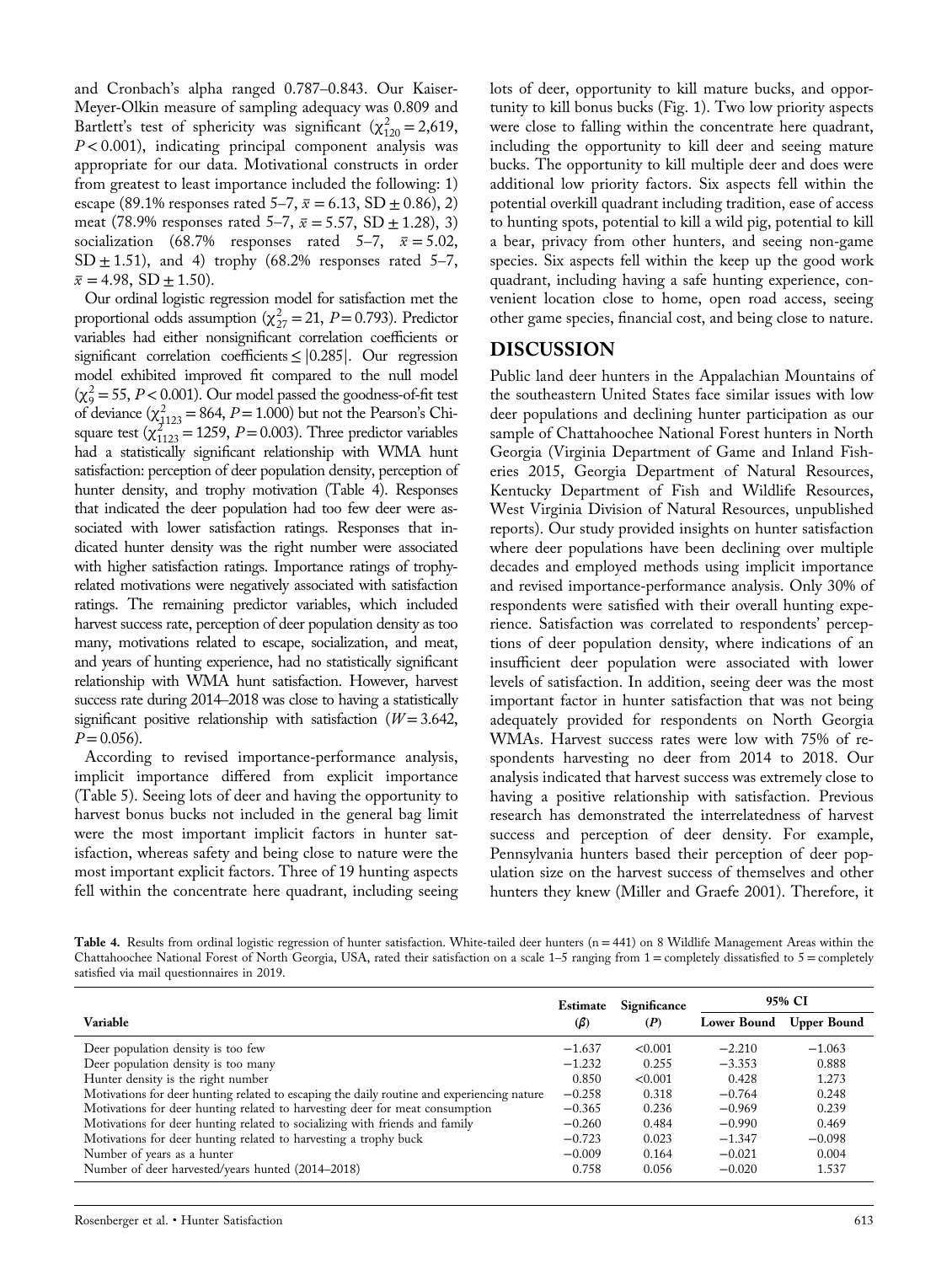Table 5. Implicit (derived) versus explicit (self-reported) importance for 19 Wildlife Management Area (WMA) hunting-related aspects. Via mail questionnaires in 2019, white-tailed deer hunters (n = 441) on 8 WMAs in North Georgia, USA, rated the importance of each aspect in providing a satisfying hunting experience and the performance of the WMA in providing that aspect. Implicit importance was derived for each aspect by calculating the partial correlation coefficient for the natural log of performance and overall satisfaction.

| <b>Hunting</b> aspects            | Implicit importance | Implicit rank | <b>Explicit importance</b> | <b>Explicit rank</b> |
|-----------------------------------|---------------------|---------------|----------------------------|----------------------|
| Seeing lots of deer               | 0.270               |               | 5.18                       | 10                   |
| Opportunity to kill bonus bucks   | 0.084               |               | 4.03                       | 17                   |
| Financial cost                    | 0.071               |               | 5.08                       | 11                   |
| Being close to nature             | 0.070               |               | 6.30                       |                      |
| Opportunity to kill mature bucks  | 0.055               |               | 5.60                       |                      |
| Seeing other game species         | 0.046               | <sub>b</sub>  | 5.57                       |                      |
| Open road access                  | 0.041               |               | 4.71                       | 12                   |
| Convenient location               | 0.040               | 8             | 5.39                       | 9                    |
| Safety                            | 0.037               | 9             | 6.74                       |                      |
| Opportunity to kill deer          | 0.031               | 10            | 5.58                       |                      |
| Ease of access                    | 0.029               | 11            | 4.23                       | 16                   |
| Tradition                         | 0.024               | 12            | 5.91                       |                      |
| Seeing mature bucks               | 0.019               | 13            | 5.59                       | n                    |
| Opportunity to kill multiple deer | 0.003               | 14            | 3.55                       | 19                   |
| Seeing non-game species           | 0.001               | 15            | 4.41                       | 14                   |
| Privacy                           | $-0.016$            | 16            | 6.07                       |                      |
| Potential to kill a bear          | $-0.033$            | 17            | 4.42                       | 13                   |
| Potential to kill a wild pig      | $-0.057$            | 18            | 4.38                       | 15                   |
| Opportunity to kill does          | $-0.070$            | 19            | 3.75                       | 18                   |

was only through perception of population size that harvest success influenced their satisfaction (Miller and Graefe 2001). Overall, our findings align with past studies in which hunter perceptions of deer population size and their ability to see deer played a significant and sometimes larger role in satisfaction than actually harvesting a deer (Decker et al. 1980, Hammitt et al. 1990, Gigliotti 2000). Declines in the deer population had a strong negative influence on hunter satisfaction in the Black Hills (Gigliotti 2000). Additionally, hunter perception of not enough game was a situational constraint to hunter effort in Illinois (Miller and Vaske 2003).

We applied revised importance-performance analysis to identify priorities on which managers should focus to increase hunter satisfaction, which included increasing opportunities for hunters to see deer and harvest bucks. Populations of black bears and wild pigs have increased and opportunities to harvest these species were being provided on the WMAs, however, these opportunities were of low importance to hunters. Respondents seemed to desire improvements in their ability to harvest deer within realistic and responsible limits. The motivation to kill as many deer as possible did not fit into any of the 4 motivational constructs. Additionally, opportunities to kill multiple deer and



Figure 1. Results of revised importance-performance analysis for 19 aspects of Wildlife Management Area (WMA) hunting plotted within quadrants relevant to management. Via mail questionnaires in 2019, white‐tailed deer hunters (n = 441) on 8 WMAs in North Georgia, USA, rated the performance of the WMA in providing each aspect. Implicit importance was derived for each aspect by calculating the partial correlation coefficient for the natural log of performance and overall satisfaction. The quadrants were demarcated based on the mean of all implicit importance values and the mean of all performance values reported by respondents. Improvements in aspects of Quadrant 4 (high importance, low performance) had the greatest likelihood of increasing respondents' satisfaction.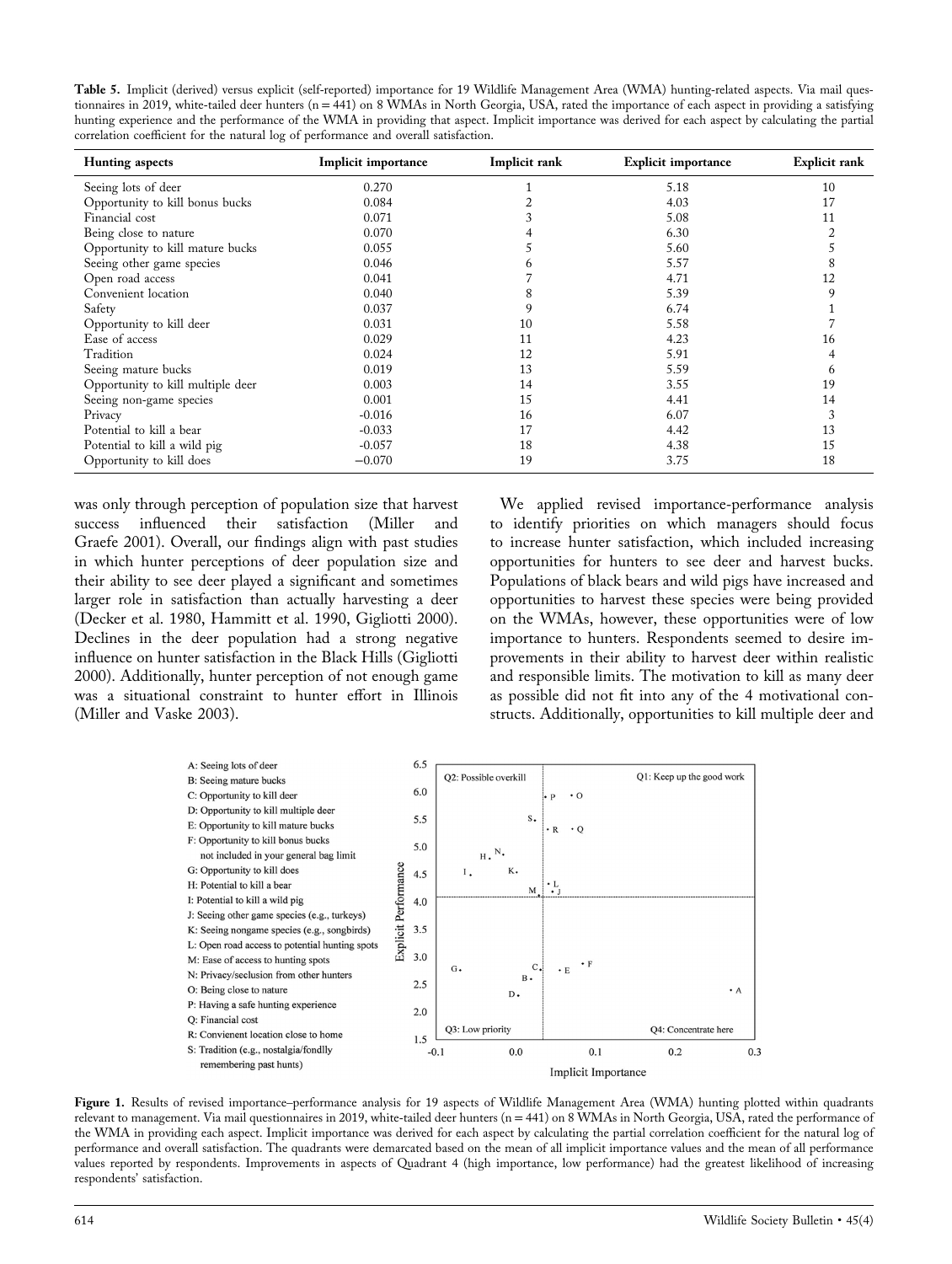does had low importance and were low priority factors in hunter satisfaction. Management priorities for increasing hunter satisfaction were focused on activity-specific experiences, which is practical since it is difficult for agencies to manage for activity‐general experiences, such as enjoying the outdoors and spending time with family (Fisher 1997). Although, Hammitt et al. (1990) suggested that because managers help produce the settings in which nature experiences occur via management of land and wildlife, they may influence the nature‐related aspects of hunting. Furthermore, dissatisfaction with the number of deer seen may degrade the aspects of hunting related to experiencing nature, since game animals are part of nature (Hammitt et al. 1990).

Hunter experiences likely influenced their self-reported satisfaction and motivations (Schroeder et al. 2019a). Motivations for hunting related to escaping the daily routine, appreciating nature, and disconnecting from technology in the outdoors had the highest importance among our respondents compared to motivations related to harvest (i.e., obtaining meat, harvesting trophy bucks) or socialization (i.e., spending time with friends and family). However, only motivations related to harvesting a trophy buck were significantly correlated to hunt satisfaction. In particular, greater importance of trophy‐related motivations was associated with lower levels of satisfaction. Getting outdoors and enjoying nature was also of primary importance in hunting satisfaction in a few past studies, but, despite a hunter's primary motivation for hunting, most go afield wanting a realistic chance at harvesting a deer (Decker et al. 1980, Gigliotti 2000). Previous research has also suggested that motivations self‐reported by hunters can be a result of the coping mechanism of rationalization, where unsuccessful hunters may downgrade the importance of achievement factors, while upgrading the affiliative or appreciative factors (Schroeder et al. 2019a). Rationalization allows their motivations to more closely match their experiences and prevents internal conflict (Manning and Valliere 2001, Miller and McCool 2003). Arlinghaus (2006) found that most anglers claim that catch‐related motives are of little importance in their satisfaction, but, in reality, their satisfaction is mainly catch dependent. The mismatch in implicit and explicit importance of catch-related motives may be rooted in the fundamental conceptual differences between motivations and satisfaction and to the relative ease with which activity‐general experiences can be fulfilled (Arlinghaus 2006). Our respondents' hunting experiences on North Georgia WMAs did not provide adequate opportunities to see and harvest deer. The lack of opportunities combined with their perceptions of low deer numbers may help explain why certain aspects, such as the opportunity to kill does, were among the last ranked in implicit and explicit importance. Perhaps, hunters do not want to harvest does in the region given the negative effect it might have on an already low deer population.

Respondents in our study expressed receiving a number of benefits from hunting, providing support for the multiple‐ satisfaction approach concept (Hendee 1974, Decker et al. 1980, Hammitt et al. 1990, Gigliotti 2000). Factors such as tradition, being close to nature, convenient location close to home, financial cost, and spending time with hunting companions were important for a satisfying hunting experience. We were also unable to assign respondents to 1 of the 4 motivational constructs (i.e., escape, meat, socialization, and trophy), demonstrating the plurality of hunter motives involving both activity‐specific and activity‐general factors. Moreover, despite only 30% of respondents being satisfied with their hunting experience, 80% indicated they would likely return to hunt the WMA next year. The importance of variables not related to activity‐specific factors, such as nostalgia, financial cost, convenient location, etc., may have contributed to responses indicating a high likelihood to return. Perhaps hunters who remained on the WMAs after significant declines in deer numbers were those who were loyal to hunting in these areas or those seeking a mountain setting for deer hunting. We were not able to survey hunters who stopped hunting the WMAs, but this would have potentially provided additional insights.

We identified 2 potential limitations to our study. First, we could not conduct nonresponse bias checks, as found in Connelly et al. (2000) and Brunke and Hunt (2007), which would have strengthened the applicability of our results to the entire survey population. We determined that our completed sample represented the survey population in terms of gender, but not in terms of age. However, respondent age was not correlated with key variables in our study, including overall hunting satisfaction and motivational constructs. We recognize that our results are based on the 441 hunters who responded, but we also acknowledge that nonresponse error is not inherent to low response rates. Nonresponse error only occurs when those who were part of the completed sample differ in items of interest compared to the entire survey population, making the propensity to respond non‐random (Dillman et al. 2014). The second limitation is that our study does not provide direct evidence for why participation in WMA hunts in North Georgia decreased by 68% during 1979–2018. Because we could not survey hunters who stopped hunting on the WMAs, we can speculate that the shortcomings of the WMAs, regarding respondents' abilities to see deer and harvest bucks, may have contributed to their withdrawal from hunting on these areas. Nonetheless, a residual population of hunters continues to hunt on Chattahoochee National Forest WMAs in North Georgia. Their satisfaction could be improved by increasing opportunities to see deer and harvest bucks. Our findings should serve as a reference for managers facing similar challenges, particularly on federal public lands throughout the Appalachian Mountains of the southeastern United States.

## MANAGEMENT IMPLICATIONS

Given the 64% decline in buck harvest success rates over recent decades, the positive relationship between hunter satisfaction and perception of deer density, and hunter desires to see more deer and have more opportunities to harvest bucks, we recommend managing the deer population to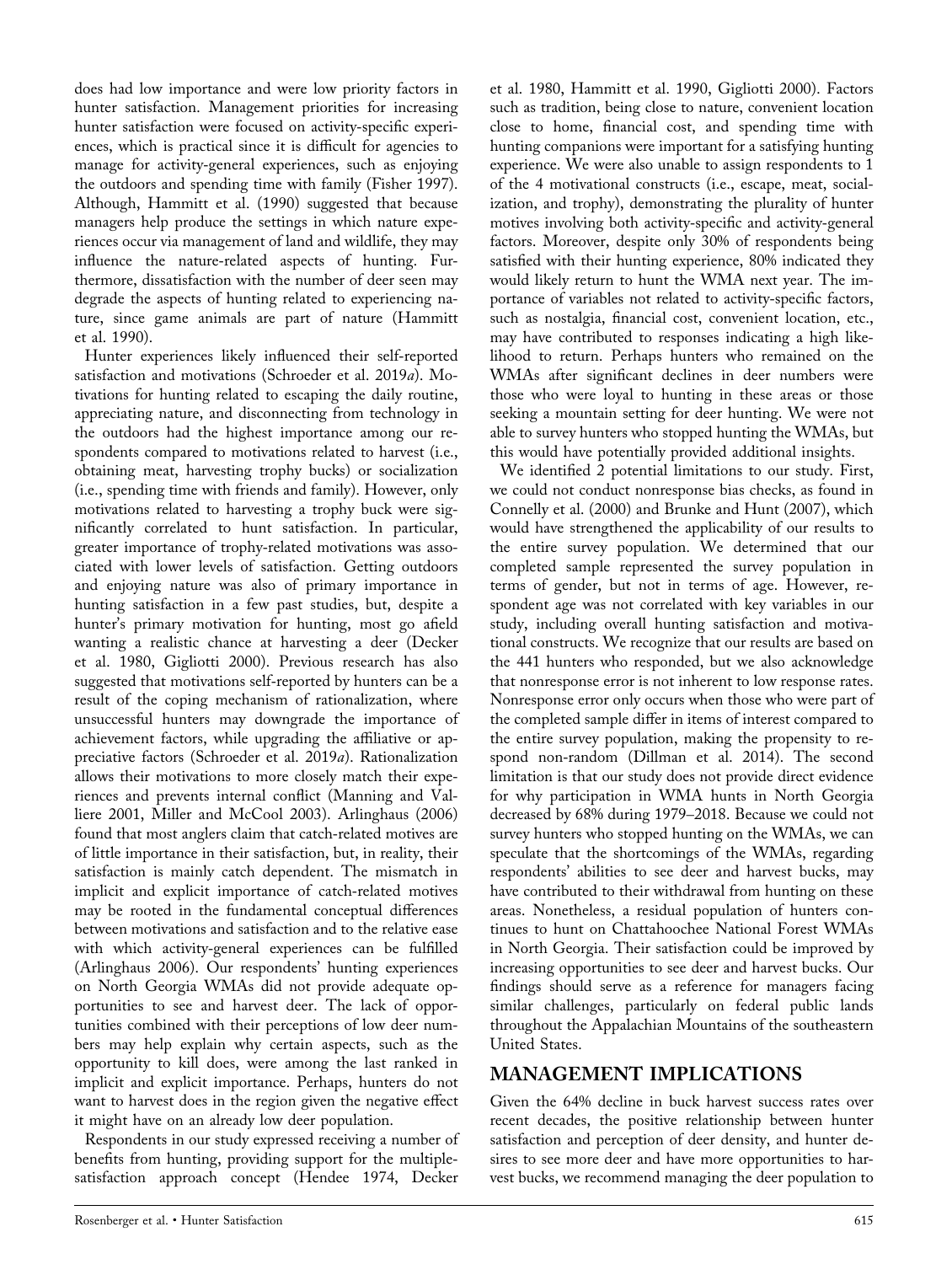increase numbers. We also recommend that managers put considerable effort into educating hunters on the capabilities and limitations of state and federal agencies in managing national forest lands. Informing hunters about science‐ driven wildlife management and about the political process involved in managing national forests would improve their awareness and better equip hunters to participate in the public process for projects that impact deer populations and hunting. Overall, our findings suggested that hunters and managers agree on the direction of deer management on North Georgia public lands for the near future.

#### ACKNOWLEDGMENTS

We thank the Georgia Department of Natural Resources–Wildlife Resources Division for funding the study and the USDA National Institute of Food and Agriculture, McIntire Stennis Project 1020089 for additional financial support. We thank the USDA Forest Service for providing access and logistical support. S. Frazier and D. Gregory provided valuable input on questionnaire design and content. We thank the Quality Deer Management Association for donating prizes, B. Mimbs and J. Beall for entering data, and all hunters who provided responses. We thank N. Nibbelink, A. Landon (Associate Editor), A. Knipps (Editorial Assistant), J. Levengood (Content Editor), and 2 anonymous reviewers for providing invaluable suggestions that improved our work.

#### DATA AVAILABILITY STATEMENT

The data that support the findings of this study are available from the corresponding author upon reasonable request.

## LITERATURE CITED

- Arlinghaus, R. 2006. On the apparently striking disconnect between motivation and satisfaction in recreational fishing: the case of catch orientation of German anglers. North American Journal of Fisheries Management 26:592–605.
- Armstrong, J. S., and T. S. Overton. 1977. Estimating nonresponse bias in mail surveys. Journal of Marketing Research 14:396–402.
- Brunke, K. D., and K. M. Hunt. 2007. Comparison of two approaches for the measurement of waterfowl hunter satisfaction. Human Dimensions of Wildlife 12:443–457.
- Brunke, K. D., and K. M. Hunt. 2008. Mississippi waterfowl hunter expectations, satisfaction, and intentions to hunt in the future. Human Dimensions of Wildlife 13:317–328.
- Comrey, A. L., and H. B. Lee. 1992. A first course in factor analysis. Lawrence Erlbaum Associates, Hillsdale, New Jersey, USA.
- Connelly, N. A., T. L. Brown, and B. A. Knuth. 2000. A multiple market segmentation of Great Lakes anglers in New York. North American Journal of Fisheries Management 20:399–407.
- Crimmins, S. M., J. W. Edwards, and J. M. Houben. 2012. Canis latrans (Coyote) habitat use and feeding habits in central West Virginia. Northeastern Naturalist 19:411–420.
- Cronbach, L. J. 1984. Essentials of psychological testing. Fourth edition. Harper & Row, New York, New York, USA.
- Decker, D. J., and N. A. Connelly. 1989. Motivations for deer hunting: implications for antlerless deer harvest as a management tool. Wildlife Society Bulletin 17:455–463.
- Decker, D. J., T. L. Brown, and R. J. Gutierrez. 1980. Further insights into the multiple‐satisfactions approach for hunter management. Wildlife Society Bulletin 8:323–331.
- Deng, W. 2007. Using a revised importance–performance analysis approach: the case of Taiwanese hot springs tourism. Tourism Management 28:1274-1284.
- Dillman, D. A., J. D. Smyth, and L. M. Christian. 2014. Internet, phone, mail, and mixed‐mode surveys: the tailored design method. John Wiley and Sons, Hoboken, New Jersey, USA.
- Field, A. 2013. Discovering statistics using IBM SPSS statistics. Sage, London, United Kingdom.
- Fisher, M. R. 1997. Segmentation of the angler population by catch preference, participation, and experience: a management‐oriented application of recreation specialization. North American Journal of Fisheries Management 17:1-10.
- Fornell, C., and D. F. Larcker. 1981. Evaluating structural equation models with unobservable variables and measurement error. Journal of Marketing Research 18:39–50.
- Gigliotti, L. M. 2000. A classification scheme to better understand satisfaction of Black Hills deer hunters: the role of harvest success. Human Dimensions of Wildlife 5:32–51.
- Gruntorad, M. P., J. J. Lusk, M. P. Vrtiska, and C. J. Chizinski. 2020. Identifying factors influencing hunter satisfaction across hunting activities in Nebraska. Human Dimensions of Wildlife 25:215–231.
- Hair, J. F., R. E. Anderson, B. J. Babin, and W. C. Black. 2010. Multivariate data analysis: a global perspective. Pearson Education, Upper Saddle River, New Jersey, USA.
- Hammitt, W. E., C. D. McDonald, and M. E. Patterson. 1990. Determinants of multiple satisfaction for deer hunting. Wildlife Society Bulletin 18:331–337.
- Hendee, J. C. 1974. A multiple-satisfaction approach to game management. Wildlife Society Bulletin 2:104–113.
- Hendee, J. C., and D. R. Potter. 1971. Human behavior research and wildlife management. Transactions of the North American Wildlife and Natural Resources Conference 36:383–395.
- Kennedy, J. J. 1974. Attitudes and behavior of deer hunters in a Maryland forest. Journal of Wildlife Management 38:1–8.
- Kilgo, J. C., H. S. Ray, C. Ruth, and K. V. Miller. 2010. Can coyotes affect deer populations in southeastern North America? Journal of Wildlife Management 74:929–933.
- Lewis, J. S., J. L. Corn, J. J. Mayer, T. R. Jordan, M. L. Farnsworth, C. L. Burdett, K. C. VerCauteren, S. J. Sweeney, and R. S. Miller. 2019. Historical, current, and potential population size estimates of invasive wild pigs (Sus scrofa) in the United States. Biological Invasions 21:2373–2384.
- Likert, R. 1932. A technique for the measurement of attitudes. Archives of Psychology 22:1–55.
- Little, A. R., A. Hammond, J. A. Martin, K. L. Johannsen, and K. V. Miller. 2017. Population growth and mortality sources of the black bear population in northern Georgia. Journal of the Southeastern Association of Fish and Wildlife Agencies 4:130–138.
- Little, A. R., G. J. D'Angelo, C. H. Killmaster, K. L. Johannsen, and K. V. Miller. 2018. Understanding deer, bear, and forest trends in the North Georgia Mountains: the value of long‐term data. Journal of the Southeastern Association of Fish and Wildlife Agencies 5:97–105.
- Manfredo, M. J. 1989. Human dimensions of wildlife management. Wildlife Society Bulletin 17:447–449.
- Manning, R. E., and W. A. Valliere. 2001. Coping in outdoor recreation: causes and consequences of crowding and conflict among community residents. Journal of Leisure Research 33:410–426.
- Martilla, J. A., and J. C. James. 1977. Importance-performance analysis. Journal of Marketing 41:77–79.
- Matzler, K., F. Bailom, H. H. Hinterhuber, B. Renzl, and J. Pichler. 2004. The asymmetric relationship between attribute‐level performance and overall customer satisfaction: a reconsideration of the importance– performance analysis. Industrial Marketing Management 33:271–277.
- Matzler, K., E. Sauerwein, and K. A. Heischmidt. 2003. Importance‐ performance analysis revisited: the role of the factor structure of customer satisfaction. The Services Industries Journal 23: 112–129.
- Mehmood, S., D. Zhang, and J. Armstrong. 2003. Factors associated with declining hunting license sales in Alabama. Human Dimensions of Wildlife 8:243–262.
- Meine, C. 1988. Aldo Leopold: his life and work. University of Wisconsin Press, Madison, USA.
- Miller, C. A., and A. R. Graefe. 2001. Effect of harvest success on hunter attitudes toward white‐tailed deer management in Pennsylvania. Human Dimensions of Wildlife 6:189–203.